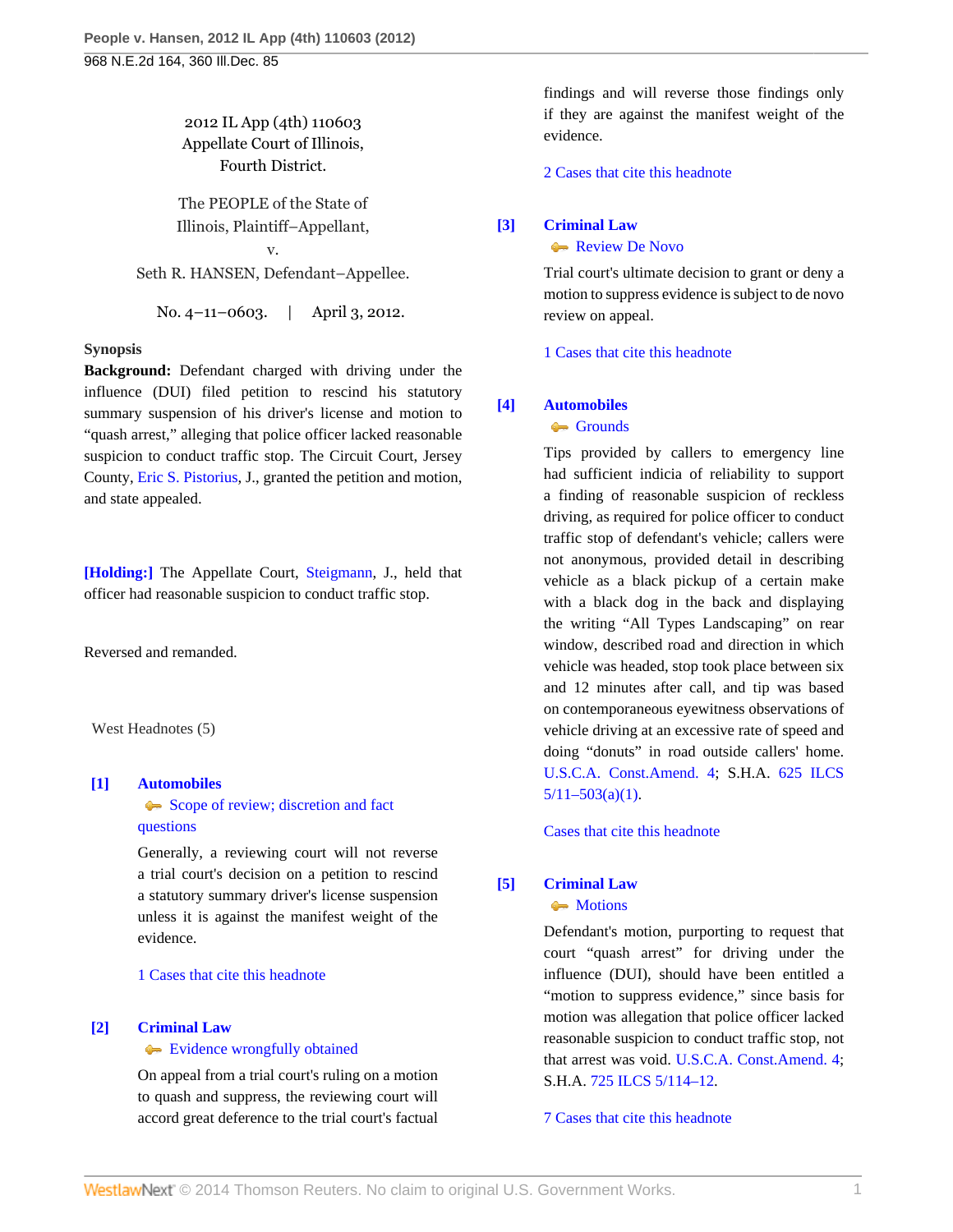# **Attorneys and Law Firms**

**\*165** Benjamin L. Goetten, State's Attorney, of Jerseyville (Patrick Delfino, [Robert J. Biderman,](http://www.westlaw.com/Link/Document/FullText?findType=h&pubNum=176284&cite=0223122701&originatingDoc=If96ff80b7e2511e1ac60ad556f635d49&refType=RQ&originationContext=document&vr=3.0&rs=cblt1.0&transitionType=DocumentItem&contextData=(sc.Search)) Luke McNeill, all State's Attorneys Appellate Prosecutor's Office, of counsel), for the Peole.

[Laef N. Lorton](http://www.westlaw.com/Link/Document/FullText?findType=h&pubNum=176284&cite=0394121901&originatingDoc=If96ff80b7e2511e1ac60ad556f635d49&refType=RQ&originationContext=document&vr=3.0&rs=cblt1.0&transitionType=DocumentItem&contextData=(sc.Search)), Wittman & Lorton, P.C., Jerseyville, for appellee.

# **Opinion**

#### **OPINION**

Justice [STEIGMANN](http://www.westlaw.com/Link/Document/FullText?findType=h&pubNum=176284&cite=0140524201&originatingDoc=If96ff80b7e2511e1ac60ad556f635d49&refType=RQ&originationContext=document&vr=3.0&rs=cblt1.0&transitionType=DocumentItem&contextData=(sc.Search)) delivered the judgment of the court, with opinion.

**\*\*86** ¶ 1 On February 17, 2011, police arrested defendant, Seth R. Hansen, for driving under the influence (DUI) ([625](http://www.westlaw.com/Link/Document/FullText?findType=L&pubNum=1000008&cite=IL625S5%2f11-501&originatingDoc=If96ff80b7e2511e1ac60ad556f635d49&refType=SP&originationContext=document&vr=3.0&rs=cblt1.0&transitionType=DocumentItem&contextData=(sc.Search)#co_pp_d86d0000be040)) ILCS  $5/11-501(a)(2)$  (West 2010)). Prior to trial, defendant filed a petition to rescind his statutory summary suspension and a motion to "quash arrest." The trial court granted defendant's petition and motion, finding that the arresting officer lacked reasonable suspicion to stop defendant's truck.

¶ 2 The State appeals, arguing that the trial court erred by granting defendant's petition and motion. We reverse and remand.

#### **¶ 3 I. BACKGROUND**

¶ 4 In February 2011, defendant filed a petition to rescind the statutory summary suspension, arguing that Deputy Kevin Ayres did not have reasonable suspicion to effectuate the stop that later led to his being arrested for DUI because Ayres did not observe defendant committing a traffic violation. He further argued that the telephone call to dispatch was not sufficiently reliable to support an investigatory stop.

¶ 5 The following background was garnered from the March 2011 hearing on defendant's petition to rescind, at which (1) Ayres and defendant testified, and (2) the trial court admitted into evidence the contents of the 9–1–1 dispatch recording.

¶ 6 On February 17, 2011, at approximately 5:39 p.m., 12– year–old Carson Smith placed a 9–1–1 call from Fieldon, Illinois, reporting that a truck was doing "donuts" in the road —that is, the truck was being driven "quickly in repeated, tight circles" (see *Chamblin v. State,* [994 So.2d 1165, 1166](http://www.westlaw.com/Link/Document/FullText?findType=Y&serNum=2017211598&pubNum=735&fi=co_pp_sp_735_1166&originationContext=document&vr=3.0&rs=cblt1.0&transitionType=DocumentItem&contextData=(sc.Search)#co_pp_sp_735_1166) [\(Fla.Dist.Ct.App.2008\)](http://www.westlaw.com/Link/Document/FullText?findType=Y&serNum=2017211598&pubNum=735&fi=co_pp_sp_735_1166&originationContext=document&vr=3.0&rs=cblt1.0&transitionType=DocumentItem&contextData=(sc.Search)#co_pp_sp_735_1166) (*per curiam* ) (defining the phrase "spinning a donut")). Carson identified the vehicle as a singlecab, black, GMC truck, with "big rims," a black dog in the back, and a sticker on the rear window reading "All Types Landscaping." Carson also indicated that two men were in the front of the truck, adding that a "four-year-old" was in the backseat. After learning Carson was a minor, the 9–1–1 dispatcher directed Carson to put his mother on the telephone.

¶ 7 Pam Smith, Carson's mother, told the dispatcher that a black truck was "hot rodding" up and down the street and doing "donuts." She said she "heard the truck speeding up \* \* \* [and] came outside to see what was going on." Pam confirmed that the phrase "All Types Landscaping" was written on the truck's rear window. She further explained that (1) a black dog was in the back of the truck and (2) two men were in the cab. Pam doubted, however, a child was in the backseat. She told the dispatcher that she thought the vehicle was a black Ford pickup. The dispatcher **\*\*87 \*166** asked Pam to clarify the make and model of the truck because Carson had identified it as a black GMC. Pam responded "the boys said a GMC, I wouldn't know." Finally, she reported that the men in the truck had been "running up and down through Fieldon," were " screaming and hollering," and that she "didn't know if they had been drinking."

¶ 8 Shortly thereafter, the dispatcher contacted Ayres and relayed the information that Carson and Pam had reported. After the first call to dispatch, but before defendant was stopped, the dispatcher received a second call from Carson with information that the truck had left Fieldon and was heading toward Jerseyville, Illinois, on Route 16. This information was also relayed to Ayres.

¶ 9 Ayres observed a black GMC truck traveling eastbound on Route 16, coming from the direction of Fieldon, with a black dog in the back, and the phrase "All Types Landscaping" written across the rear window. The truck did not have a backseat and defendant was the sole occupant. Ayres did not observe any other vehicles in the area that fit the description provided by dispatch. Ayres testified that he stopped defendant at approximately 5:45 p.m. (Defendant's ticket also indicated that he was stopped at 5:45 p.m.) After Ayres effectuated the stop, he detected a strong smell of alcohol emanating from defendant's breath and vehicle. Ayres subsequently arrested defendant for DUI.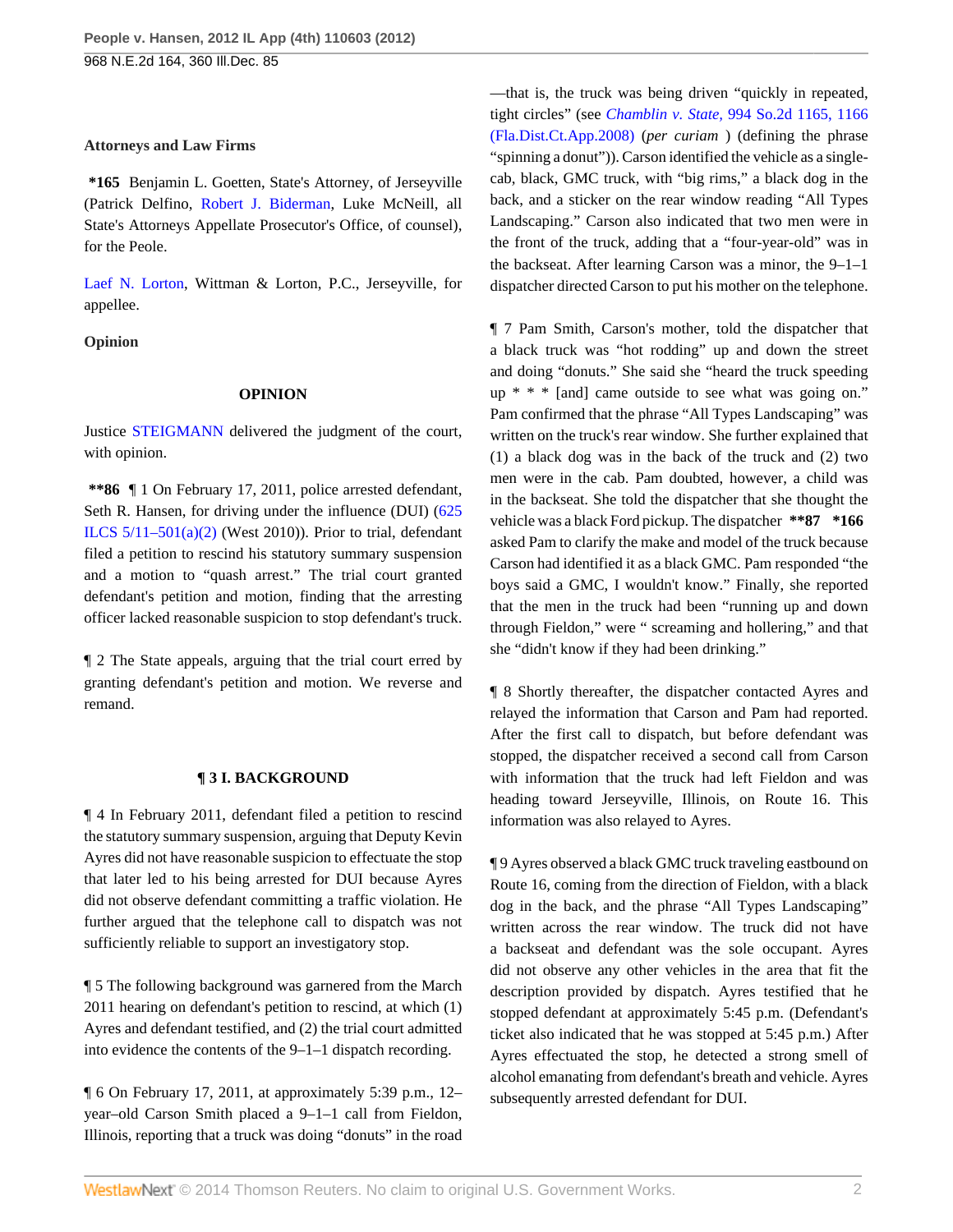¶ 10 On this evidence, the trial court granted defendant's petition, finding that (1) the time delay between the first and second 9–1–1 calls and (2) the presence of one individual in the truck instead of two as relayed in the calls supported the conclusion that the four factors for determining the reliability of an informant's tip as outlined in *[People v. Shafer,](http://www.westlaw.com/Link/Document/FullText?findType=Y&serNum=2012089048&pubNum=578&originationContext=document&vr=3.0&rs=cblt1.0&transitionType=DocumentItem&contextData=(sc.Search))* 372 [Ill.App.3d 1044, 311 Ill.Dec. 359, 868 N.E.2d 359 \(2007\)](http://www.westlaw.com/Link/Document/FullText?findType=Y&serNum=2012089048&pubNum=578&originationContext=document&vr=3.0&rs=cblt1.0&transitionType=DocumentItem&contextData=(sc.Search)), had not been met.

¶ 11 Defendant also filed a motion to "quash arrest." Regarding that motion, the trial court concluded that based upon its finding that Ayres did not have reasonable suspicion to stop defendant, any evidence that resulted from the stop would be "considered fruit of the poisonous tree." Because the court found that the State could not present any other evidence supporting its DUI claim, the court granted defendant's motion.

¶ 12 This appeal followed.

#### **¶ 13 II. ANALYSIS**

¶ 14 The State appeals, arguing that the trial court erred by granting defendant's petition and motion. Specifically, the State contends that (1) the quantity and detail of the information was such that Ayres could be certain that the vehicle stopped was the vehicle identified by Carson and Pam, (2) the time interval between the dispatch calls and the stop was sufficiently brief, (3) the tip was based on multiple contemporaneous eyewitness observations, and (4) the tip was sufficiently detailed to permit the reasonable inference that Carson and Pam actually witnessed what they described —namely, an ongoing motor vehicle offense. See *[Shafer,](http://www.westlaw.com/Link/Document/FullText?findType=Y&serNum=2012089048&pubNum=578&fi=co_pp_sp_578_363&originationContext=document&vr=3.0&rs=cblt1.0&transitionType=DocumentItem&contextData=(sc.Search)#co_pp_sp_578_363)* [372 Ill.App.3d at 1050, 311 Ill.Dec. 359, 868 N.E.2d at 363;](http://www.westlaw.com/Link/Document/FullText?findType=Y&serNum=2012089048&pubNum=578&fi=co_pp_sp_578_363&originationContext=document&vr=3.0&rs=cblt1.0&transitionType=DocumentItem&contextData=(sc.Search)#co_pp_sp_578_363) *People v. Ewing,* [377 Ill.App.3d 585, 593, 316 Ill.Dec. 851,](http://www.westlaw.com/Link/Document/FullText?findType=Y&serNum=2014315373&pubNum=578&fi=co_pp_sp_578_594&originationContext=document&vr=3.0&rs=cblt1.0&transitionType=DocumentItem&contextData=(sc.Search)#co_pp_sp_578_594) [880 N.E.2d 587, 594 \(2007\)](http://www.westlaw.com/Link/Document/FullText?findType=Y&serNum=2014315373&pubNum=578&fi=co_pp_sp_578_594&originationContext=document&vr=3.0&rs=cblt1.0&transitionType=DocumentItem&contextData=(sc.Search)#co_pp_sp_578_594). We agree.

#### <span id="page-2-2"></span><span id="page-2-1"></span>**¶ 15 A. Standard of Review**

<span id="page-2-0"></span>**[\[1\]](#page-0-1) [\[2](#page-0-2)] [\[3\]](#page-0-3)** ¶ 16 Generally, a reviewing court will not reverse a trial court's decision on a petition to rescind a statutory summary suspension unless it is against the manifest weight of the evidence. *Shafer,* [372 Ill.App.3d at 1053–54,](http://www.westlaw.com/Link/Document/FullText?findType=Y&serNum=2012089048&pubNum=578&fi=co_pp_sp_578_366&originationContext=document&vr=3.0&rs=cblt1.0&transitionType=DocumentItem&contextData=(sc.Search)#co_pp_sp_578_366) [311 Ill.Dec. 359, 868 N.E.2d at 366.](http://www.westlaw.com/Link/Document/FullText?findType=Y&serNum=2012089048&pubNum=578&fi=co_pp_sp_578_366&originationContext=document&vr=3.0&rs=cblt1.0&transitionType=DocumentItem&contextData=(sc.Search)#co_pp_sp_578_366) On appeal from a trial court's ruling on a motion to quash and suppress, the reviewing court "will accord **\*\*88 \*167** great deference to the trial court's factual findings and will reverse those

findings only if they are against the manifest weight of the evidence." *People v. Close,* [238 Ill.2d 497, 504, 345 Ill.Dec.](http://www.westlaw.com/Link/Document/FullText?findType=Y&serNum=2023434656&pubNum=578&fi=co_pp_sp_578_467&originationContext=document&vr=3.0&rs=cblt1.0&transitionType=DocumentItem&contextData=(sc.Search)#co_pp_sp_578_467) [620, 939 N.E.2d 463, 467 \(2010\).](http://www.westlaw.com/Link/Document/FullText?findType=Y&serNum=2023434656&pubNum=578&fi=co_pp_sp_578_467&originationContext=document&vr=3.0&rs=cblt1.0&transitionType=DocumentItem&contextData=(sc.Search)#co_pp_sp_578_467) However, the trial court's ultimate decision to grant or deny the motion is subject to *de novo* review. *[Id.](http://www.westlaw.com/Link/Document/FullText?findType=Y&serNum=2023434656&originationContext=document&vr=3.0&rs=cblt1.0&transitionType=DocumentItem&contextData=(sc.Search))* The same standard of review applies to appeals from a trial court's ruling regarding a petition to rescind statutory summary suspension. *[Id.](http://www.westlaw.com/Link/Document/FullText?findType=Y&serNum=2023434656&originationContext=document&vr=3.0&rs=cblt1.0&transitionType=DocumentItem&contextData=(sc.Search))*

#### **¶ 17 B. This Court's Decision in** *[Shafer](http://www.westlaw.com/Link/Document/FullText?findType=Y&serNum=2012089048&originationContext=document&vr=3.0&rs=cblt1.0&transitionType=DocumentItem&contextData=(sc.Search))*

¶ 18 In *[Shafer,](http://www.westlaw.com/Link/Document/FullText?findType=Y&serNum=2012089048&originationContext=document&vr=3.0&rs=cblt1.0&transitionType=DocumentItem&contextData=(sc.Search))* the police received a call with information that an intoxicated person was causing a disturbance at the drivethru window of a Wendy's restaurant. *Shafer,* [372 Ill.App.3d](http://www.westlaw.com/Link/Document/FullText?findType=Y&serNum=2012089048&pubNum=578&fi=co_pp_sp_578_361&originationContext=document&vr=3.0&rs=cblt1.0&transitionType=DocumentItem&contextData=(sc.Search)#co_pp_sp_578_361) [at 1047, 311 Ill.Dec. 359, 868 N.E.2d at 361.](http://www.westlaw.com/Link/Document/FullText?findType=Y&serNum=2012089048&pubNum=578&fi=co_pp_sp_578_361&originationContext=document&vr=3.0&rs=cblt1.0&transitionType=DocumentItem&contextData=(sc.Search)#co_pp_sp_578_361) The caller identified himself or herself as an employee of Wendy's. *[Id.](http://www.westlaw.com/Link/Document/FullText?findType=Y&serNum=2012089048&originationContext=document&vr=3.0&rs=cblt1.0&transitionType=DocumentItem&contextData=(sc.Search))* This information was dispatched to a police officer. *[Id.](http://www.westlaw.com/Link/Document/FullText?findType=Y&serNum=2012089048&originationContext=document&vr=3.0&rs=cblt1.0&transitionType=DocumentItem&contextData=(sc.Search))* That officer had no other information about the possible drunk driver or the Wendy's employee. *[Id.](http://www.westlaw.com/Link/Document/FullText?findType=Y&serNum=2012089048&originationContext=document&vr=3.0&rs=cblt1.0&transitionType=DocumentItem&contextData=(sc.Search))* The officer quickly responded and arrived at the only Wendy's location in the area. *[Id.](http://www.westlaw.com/Link/Document/FullText?findType=Y&serNum=2012089048&originationContext=document&vr=3.0&rs=cblt1.0&transitionType=DocumentItem&contextData=(sc.Search))* Upon arrival, the officer activated his overhead lights and stopped the vehicle. *[Id.](http://www.westlaw.com/Link/Document/FullText?findType=Y&serNum=2012089048&originationContext=document&vr=3.0&rs=cblt1.0&transitionType=DocumentItem&contextData=(sc.Search))* The officer observed a Wendy's bag in the front seat of the car and encountered the strong smell of alcohol. *[Id.](http://www.westlaw.com/Link/Document/FullText?findType=Y&serNum=2012089048&originationContext=document&vr=3.0&rs=cblt1.0&transitionType=DocumentItem&contextData=(sc.Search))* The officer subsequently arrested the defendant for DUI. *[Id.](http://www.westlaw.com/Link/Document/FullText?findType=Y&serNum=2012089048&originationContext=document&vr=3.0&rs=cblt1.0&transitionType=DocumentItem&contextData=(sc.Search))*

¶ 19 The defendant filed a petition to rescind statutory summary suspension. *Shafer,* [372 Ill.App.3d at 1046, 311](http://www.westlaw.com/Link/Document/FullText?findType=Y&serNum=2012089048&pubNum=578&fi=co_pp_sp_578_361&originationContext=document&vr=3.0&rs=cblt1.0&transitionType=DocumentItem&contextData=(sc.Search)#co_pp_sp_578_361) [Ill.Dec. 359, 868 N.E.2d at 361.](http://www.westlaw.com/Link/Document/FullText?findType=Y&serNum=2012089048&pubNum=578&fi=co_pp_sp_578_361&originationContext=document&vr=3.0&rs=cblt1.0&transitionType=DocumentItem&contextData=(sc.Search)#co_pp_sp_578_361) The trial court denied the defendant's petition, finding the officer had reasonable suspicion to justify the stop. *Shafer,* [372 Ill.App.3d at 1048–](http://www.westlaw.com/Link/Document/FullText?findType=Y&serNum=2012089048&pubNum=578&fi=co_pp_sp_578_362&originationContext=document&vr=3.0&rs=cblt1.0&transitionType=DocumentItem&contextData=(sc.Search)#co_pp_sp_578_362) [49, 311 Ill.Dec. 359, 868 N.E.2d at 362.](http://www.westlaw.com/Link/Document/FullText?findType=Y&serNum=2012089048&pubNum=578&fi=co_pp_sp_578_362&originationContext=document&vr=3.0&rs=cblt1.0&transitionType=DocumentItem&contextData=(sc.Search)#co_pp_sp_578_362) The defendant appealed, arguing that the court erred by denying his petition because the officer "did not have a reasonable, articulable suspicion to justify a *Terry v. Ohio,* [392 U.S. 1, 88 S.Ct. 1868,](http://www.westlaw.com/Link/Document/FullText?findType=Y&serNum=1968131212&pubNum=708&originationContext=document&vr=3.0&rs=cblt1.0&transitionType=DocumentItem&contextData=(sc.Search)) [20 L.Ed.2d 889 \(1968\)](http://www.westlaw.com/Link/Document/FullText?findType=Y&serNum=1968131212&pubNum=708&originationContext=document&vr=3.0&rs=cblt1.0&transitionType=DocumentItem&contextData=(sc.Search)) stop." *Shafer,* [372 Ill.App.3d at 1046,](http://www.westlaw.com/Link/Document/FullText?findType=Y&serNum=2012089048&pubNum=578&fi=co_pp_sp_578_361&originationContext=document&vr=3.0&rs=cblt1.0&transitionType=DocumentItem&contextData=(sc.Search)#co_pp_sp_578_361) [311 Ill.Dec. 359, 868 N.E.2d at 361.](http://www.westlaw.com/Link/Document/FullText?findType=Y&serNum=2012089048&pubNum=578&fi=co_pp_sp_578_361&originationContext=document&vr=3.0&rs=cblt1.0&transitionType=DocumentItem&contextData=(sc.Search)#co_pp_sp_578_361) We affirmed. *[Id.](http://www.westlaw.com/Link/Document/FullText?findType=Y&serNum=2012089048&originationContext=document&vr=3.0&rs=cblt1.0&transitionType=DocumentItem&contextData=(sc.Search))*

¶ 20 This court held that an officer may initiate a *[Terry](http://www.westlaw.com/Link/Document/FullText?findType=Y&serNum=1968131212&originationContext=document&vr=3.0&rs=cblt1.0&transitionType=DocumentItem&contextData=(sc.Search))* stop when that officer is provided with information by a third party which is reliable and allows the officer to " 'reasonably infer that a person was involved in criminal activity.' " *Shafer,* [372 Ill.App.3d at 1049, 311 Ill.Dec. 359, 868 N.E.2d](http://www.westlaw.com/Link/Document/FullText?findType=Y&serNum=2012089048&pubNum=578&fi=co_pp_sp_578_362&originationContext=document&vr=3.0&rs=cblt1.0&transitionType=DocumentItem&contextData=(sc.Search)#co_pp_sp_578_362) [at 362–63](http://www.westlaw.com/Link/Document/FullText?findType=Y&serNum=2012089048&pubNum=578&fi=co_pp_sp_578_362&originationContext=document&vr=3.0&rs=cblt1.0&transitionType=DocumentItem&contextData=(sc.Search)#co_pp_sp_578_362) (quoting *People v. Jackson,* [348 Ill.App.3d 719,](http://www.westlaw.com/Link/Document/FullText?findType=Y&serNum=2004480429&pubNum=578&fi=co_pp_sp_578_553&originationContext=document&vr=3.0&rs=cblt1.0&transitionType=DocumentItem&contextData=(sc.Search)#co_pp_sp_578_553) [729, 284 Ill.Dec. 752, 810 N.E.2d 542, 553 \(2004\)](http://www.westlaw.com/Link/Document/FullText?findType=Y&serNum=2004480429&pubNum=578&fi=co_pp_sp_578_553&originationContext=document&vr=3.0&rs=cblt1.0&transitionType=DocumentItem&contextData=(sc.Search)#co_pp_sp_578_553)). One factor that affects the reliability of a tip is whether that tip is anonymous or nonanonymous. *Shafer,* [372 Ill.App.3d at](http://www.westlaw.com/Link/Document/FullText?findType=Y&serNum=2012089048&pubNum=578&fi=co_pp_sp_578_364&originationContext=document&vr=3.0&rs=cblt1.0&transitionType=DocumentItem&contextData=(sc.Search)#co_pp_sp_578_364) [1050, 311 Ill.Dec. 359, 868 N.E.2d at 364.](http://www.westlaw.com/Link/Document/FullText?findType=Y&serNum=2012089048&pubNum=578&fi=co_pp_sp_578_364&originationContext=document&vr=3.0&rs=cblt1.0&transitionType=DocumentItem&contextData=(sc.Search)#co_pp_sp_578_364) In *[Shafer,](http://www.westlaw.com/Link/Document/FullText?findType=Y&serNum=2012089048&originationContext=document&vr=3.0&rs=cblt1.0&transitionType=DocumentItem&contextData=(sc.Search))* we concluded that because calls made to emergency numbers are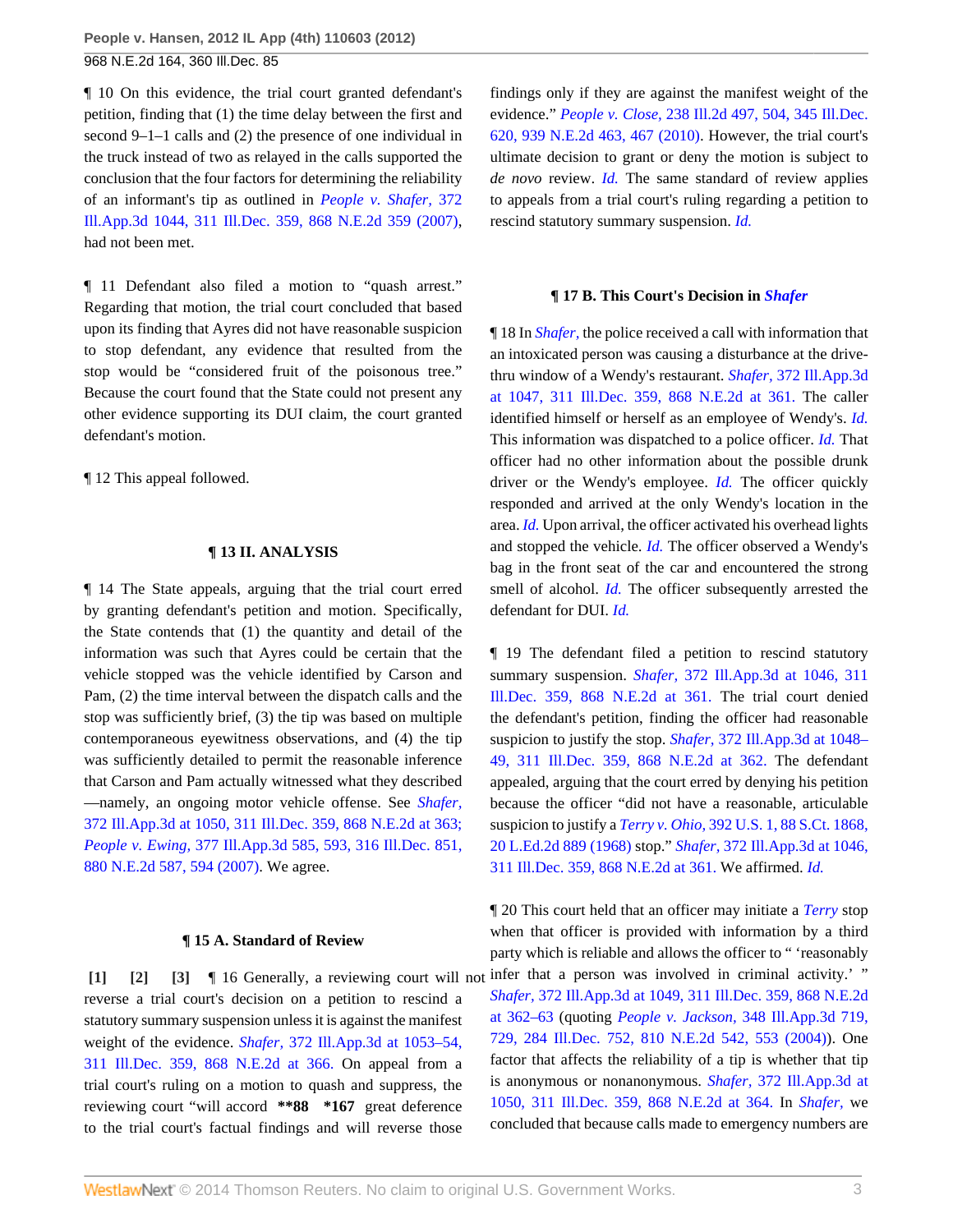968 N.E.2d 164, 360 Ill.Dec. 85

nonanonymous, they are more reliable. *Shafer,* [372 Ill.App.3d](http://www.westlaw.com/Link/Document/FullText?findType=Y&serNum=2012089048&pubNum=578&fi=co_pp_sp_578_367&originationContext=document&vr=3.0&rs=cblt1.0&transitionType=DocumentItem&contextData=(sc.Search)#co_pp_sp_578_367) [at 1054, 311 Ill.Dec. 359, 868 N.E.2d at 367.](http://www.westlaw.com/Link/Document/FullText?findType=Y&serNum=2012089048&pubNum=578&fi=co_pp_sp_578_367&originationContext=document&vr=3.0&rs=cblt1.0&transitionType=DocumentItem&contextData=(sc.Search)#co_pp_sp_578_367)

¶ 21 In so concluding, we further explained that the informant's tip in *[Shafer](http://www.westlaw.com/Link/Document/FullText?findType=Y&serNum=2012089048&originationContext=document&vr=3.0&rs=cblt1.0&transitionType=DocumentItem&contextData=(sc.Search))* bore an initial degree of reliability based solely on the fact that it was nonanonymous. See *Shafer,* [372 Ill.App.3d at 1054, 311 Ill.Dec. 359, 868 N.E.2d](http://www.westlaw.com/Link/Document/FullText?findType=Y&serNum=2012089048&pubNum=578&fi=co_pp_sp_578_366&originationContext=document&vr=3.0&rs=cblt1.0&transitionType=DocumentItem&contextData=(sc.Search)#co_pp_sp_578_366) [at 366–67](http://www.westlaw.com/Link/Document/FullText?findType=Y&serNum=2012089048&pubNum=578&fi=co_pp_sp_578_366&originationContext=document&vr=3.0&rs=cblt1.0&transitionType=DocumentItem&contextData=(sc.Search)#co_pp_sp_578_366) (informant's tip was not anonymous because it was made to an emergency police number by a caller who identified himself or herself as an employee of Wendy's). However, we also adopted a four-factor test applicable to anonymous tips that would further assist trial courts in determining when a tip has "sufficient indicia of reliability to establish the requisite quantum of suspicion" to justify a *[Terry](http://www.westlaw.com/Link/Document/FullText?findType=Y&serNum=1968131212&originationContext=document&vr=3.0&rs=cblt1.0&transitionType=DocumentItem&contextData=(sc.Search))* stop. *Shafer,* [372 Ill.App.3d at 1053–54, 311 Ill.Dec.](http://www.westlaw.com/Link/Document/FullText?findType=Y&serNum=2012089048&pubNum=578&fi=co_pp_sp_578_366&originationContext=document&vr=3.0&rs=cblt1.0&transitionType=DocumentItem&contextData=(sc.Search)#co_pp_sp_578_366) [359, 868 N.E.2d at 366–67](http://www.westlaw.com/Link/Document/FullText?findType=Y&serNum=2012089048&pubNum=578&fi=co_pp_sp_578_366&originationContext=document&vr=3.0&rs=cblt1.0&transitionType=DocumentItem&contextData=(sc.Search)#co_pp_sp_578_366).

¶ 22 Those factors included (1) whether there was a " ' "sufficient quantity of information" ' " to allow the officer to be certain that the vehicle stopped was the one identified by the tipster; (2) the time interval **\*\*89 \*168** between the police locating the suspect vehicle and when the information was first relayed to the police; (3) whether the tip was " 'based upon contemporaneous eyewitness observations' "; and (4) whether the tip was " 'sufficiently detailed to permit the reasonable inference that the tipster has actually witnessed an ongoing motor vehicle offense.' " *Shafer,* [372 Ill.App.3d at](http://www.westlaw.com/Link/Document/FullText?findType=Y&serNum=2012089048&pubNum=578&fi=co_pp_sp_578_363&originationContext=document&vr=3.0&rs=cblt1.0&transitionType=DocumentItem&contextData=(sc.Search)#co_pp_sp_578_363) [1050, 311 Ill.Dec. 359, 868 N.E.2d at 363](http://www.westlaw.com/Link/Document/FullText?findType=Y&serNum=2012089048&pubNum=578&fi=co_pp_sp_578_363&originationContext=document&vr=3.0&rs=cblt1.0&transitionType=DocumentItem&contextData=(sc.Search)#co_pp_sp_578_363) (quoting *[State v.](http://www.westlaw.com/Link/Document/FullText?findType=Y&serNum=2004946157&pubNum=162&fi=co_pp_sp_162_1290&originationContext=document&vr=3.0&rs=cblt1.0&transitionType=DocumentItem&contextData=(sc.Search)#co_pp_sp_162_1290) Sousa,* [151 N.H. 297, 855 A.2d 1284, 1290 \(2004\)](http://www.westlaw.com/Link/Document/FullText?findType=Y&serNum=2004946157&pubNum=162&fi=co_pp_sp_162_1290&originationContext=document&vr=3.0&rs=cblt1.0&transitionType=DocumentItem&contextData=(sc.Search)#co_pp_sp_162_1290)).

¶ 23 After reviewing these factors, we concluded that the tip in *[Shafer,](http://www.westlaw.com/Link/Document/FullText?findType=Y&serNum=2012089048&originationContext=document&vr=3.0&rs=cblt1.0&transitionType=DocumentItem&contextData=(sc.Search))* in addition to not being anonymous, was reliable. *Shafer,* [372 Ill.App.3d at 1054, 311 Ill.Dec. 359, 868 N.E.2d](http://www.westlaw.com/Link/Document/FullText?findType=Y&serNum=2012089048&pubNum=578&fi=co_pp_sp_578_367&originationContext=document&vr=3.0&rs=cblt1.0&transitionType=DocumentItem&contextData=(sc.Search)#co_pp_sp_578_367) [at 367.](http://www.westlaw.com/Link/Document/FullText?findType=Y&serNum=2012089048&pubNum=578&fi=co_pp_sp_578_367&originationContext=document&vr=3.0&rs=cblt1.0&transitionType=DocumentItem&contextData=(sc.Search)#co_pp_sp_578_367) First, the timing of the tip provided a sufficient basis for the officer to believe he had identified and stopped the correct vehicle. *[Id.](http://www.westlaw.com/Link/Document/FullText?findType=Y&serNum=2012089048&originationContext=document&vr=3.0&rs=cblt1.0&transitionType=DocumentItem&contextData=(sc.Search))* Second, the time between the officer's receiving the tip and stopping the defendant's vehicle was short. *[Id.](http://www.westlaw.com/Link/Document/FullText?findType=Y&serNum=2012089048&originationContext=document&vr=3.0&rs=cblt1.0&transitionType=DocumentItem&contextData=(sc.Search))* The tip was based on a contemporaneous eyewitness observation by a Wendy's employee who had a hand-tohand exchange with the defendant. *Shafer,* [372 Ill.App.3d at](http://www.westlaw.com/Link/Document/FullText?findType=Y&serNum=2012089048&pubNum=578&fi=co_pp_sp_578_367&originationContext=document&vr=3.0&rs=cblt1.0&transitionType=DocumentItem&contextData=(sc.Search)#co_pp_sp_578_367) [1054–55, 311 Ill.Dec. 359, 868 N.E.2d at 367.](http://www.westlaw.com/Link/Document/FullText?findType=Y&serNum=2012089048&pubNum=578&fi=co_pp_sp_578_367&originationContext=document&vr=3.0&rs=cblt1.0&transitionType=DocumentItem&contextData=(sc.Search)#co_pp_sp_578_367) Finally, the tip was sufficiently detailed to permit a reasonable inference that the tipster had actually witnessed the defendant create a disturbance at the drive-thru window and that he was intoxicated. *Shafer,* [372 Ill.App.3d at 1054, 311 Ill.Dec. 359,](http://www.westlaw.com/Link/Document/FullText?findType=Y&serNum=2012089048&pubNum=578&fi=co_pp_sp_578_367&originationContext=document&vr=3.0&rs=cblt1.0&transitionType=DocumentItem&contextData=(sc.Search)#co_pp_sp_578_367) [868 N.E.2d at 367](http://www.westlaw.com/Link/Document/FullText?findType=Y&serNum=2012089048&pubNum=578&fi=co_pp_sp_578_367&originationContext=document&vr=3.0&rs=cblt1.0&transitionType=DocumentItem&contextData=(sc.Search)#co_pp_sp_578_367).

¶ 24 We further noted in *[Shafer](http://www.westlaw.com/Link/Document/FullText?findType=Y&serNum=2012089048&originationContext=document&vr=3.0&rs=cblt1.0&transitionType=DocumentItem&contextData=(sc.Search))* that the record did not contain an explicit statement from the officer as to why he stopped the vehicle. *Shafer,* [372 Ill.App.3d at 1055, 311 Ill.Dec. 359,](http://www.westlaw.com/Link/Document/FullText?findType=Y&serNum=2012089048&pubNum=578&fi=co_pp_sp_578_368&originationContext=document&vr=3.0&rs=cblt1.0&transitionType=DocumentItem&contextData=(sc.Search)#co_pp_sp_578_368) [868 N.E.2d at 368.](http://www.westlaw.com/Link/Document/FullText?findType=Y&serNum=2012089048&pubNum=578&fi=co_pp_sp_578_368&originationContext=document&vr=3.0&rs=cblt1.0&transitionType=DocumentItem&contextData=(sc.Search)#co_pp_sp_578_368) Relying on a United States Supreme Court decision, we indicated that whether the officer stopped the vehicle because of suspicion of drunk driving or because of the report of a disturbance was not relevant. *[Shafer,](http://www.westlaw.com/Link/Document/FullText?findType=Y&serNum=2012089048&pubNum=578&fi=co_pp_sp_578_368&originationContext=document&vr=3.0&rs=cblt1.0&transitionType=DocumentItem&contextData=(sc.Search)#co_pp_sp_578_368)* 372 [Ill.App.3d at 1056, 311 Ill.Dec. 359, 868 N.E.2d at 368;](http://www.westlaw.com/Link/Document/FullText?findType=Y&serNum=2012089048&pubNum=578&fi=co_pp_sp_578_368&originationContext=document&vr=3.0&rs=cblt1.0&transitionType=DocumentItem&contextData=(sc.Search)#co_pp_sp_578_368) see *Devenpeck v. Alford,* [543 U.S. 146, 153, 125 S.Ct. 588, 160](http://www.westlaw.com/Link/Document/FullText?findType=Y&serNum=2005746194&pubNum=708&originationContext=document&vr=3.0&rs=cblt1.0&transitionType=DocumentItem&contextData=(sc.Search)) [L.Ed.2d 537 \(2004\)](http://www.westlaw.com/Link/Document/FullText?findType=Y&serNum=2005746194&pubNum=708&originationContext=document&vr=3.0&rs=cblt1.0&transitionType=DocumentItem&contextData=(sc.Search)) (concluding "that an arresting officer's state of mind (except for the facts he knows) is irrelevant to the existence of probable cause" and "his subjective reason for making the arrest need not be the criminal offense as to which the known facts provide probable cause"). We explained that this probable cause analysis also applied to the question of reasonable suspicion to justify a *[Terry](http://www.westlaw.com/Link/Document/FullText?findType=Y&serNum=1968131212&originationContext=document&vr=3.0&rs=cblt1.0&transitionType=DocumentItem&contextData=(sc.Search))* stop. *Shafer,* [372 Ill.App.3d at 1056, 311 Ill.Dec. 359, 868 N.E.2d](http://www.westlaw.com/Link/Document/FullText?findType=Y&serNum=2012089048&pubNum=578&fi=co_pp_sp_578_368&originationContext=document&vr=3.0&rs=cblt1.0&transitionType=DocumentItem&contextData=(sc.Search)#co_pp_sp_578_368) [at 368.](http://www.westlaw.com/Link/Document/FullText?findType=Y&serNum=2012089048&pubNum=578&fi=co_pp_sp_578_368&originationContext=document&vr=3.0&rs=cblt1.0&transitionType=DocumentItem&contextData=(sc.Search)#co_pp_sp_578_368)

# ¶ 25 C. This Court's Decision in *Ewing*

¶ 26 Shortly after we published our decision in *[Shafer,](http://www.westlaw.com/Link/Document/FullText?findType=Y&serNum=2012089048&originationContext=document&vr=3.0&rs=cblt1.0&transitionType=DocumentItem&contextData=(sc.Search))* we were faced with a similar circumstance. In *[Ewing,](http://www.westlaw.com/Link/Document/FullText?findType=Y&serNum=2014315373&originationContext=document&vr=3.0&rs=cblt1.0&transitionType=DocumentItem&contextData=(sc.Search))* a 9–1– 1 dispatch center received information of a possible drunk driver. *Ewing,* [377 Ill.App.3d at 588–89, 316 Ill.Dec. 851,](http://www.westlaw.com/Link/Document/FullText?findType=Y&serNum=2014315373&pubNum=578&fi=co_pp_sp_578_591&originationContext=document&vr=3.0&rs=cblt1.0&transitionType=DocumentItem&contextData=(sc.Search)#co_pp_sp_578_591) [880 N.E.2d at 591.](http://www.westlaw.com/Link/Document/FullText?findType=Y&serNum=2014315373&pubNum=578&fi=co_pp_sp_578_591&originationContext=document&vr=3.0&rs=cblt1.0&transitionType=DocumentItem&contextData=(sc.Search)#co_pp_sp_578_591) This information was dispatched to area officers. *Ewing,* [377 Ill.App.3d at 588, 316 Ill.Dec. 851, 880](http://www.westlaw.com/Link/Document/FullText?findType=Y&serNum=2014315373&pubNum=578&fi=co_pp_sp_578_591&originationContext=document&vr=3.0&rs=cblt1.0&transitionType=DocumentItem&contextData=(sc.Search)#co_pp_sp_578_591) [N.E.2d at 591.](http://www.westlaw.com/Link/Document/FullText?findType=Y&serNum=2014315373&pubNum=578&fi=co_pp_sp_578_591&originationContext=document&vr=3.0&rs=cblt1.0&transitionType=DocumentItem&contextData=(sc.Search)#co_pp_sp_578_591) The caller provided the name of the defendant, the make, model, color, and license plate number of a truck, which direction the defendant was driving, that the defendant was intoxicated, and that there was another male in the vehicle with the defendant. *Ewing,* [377 Ill.App.3d at 588–89, 316](http://www.westlaw.com/Link/Document/FullText?findType=Y&serNum=2014315373&pubNum=578&fi=co_pp_sp_578_591&originationContext=document&vr=3.0&rs=cblt1.0&transitionType=DocumentItem&contextData=(sc.Search)#co_pp_sp_578_591) [Ill.Dec. 851, 880 N.E.2d at 591.](http://www.westlaw.com/Link/Document/FullText?findType=Y&serNum=2014315373&pubNum=578&fi=co_pp_sp_578_591&originationContext=document&vr=3.0&rs=cblt1.0&transitionType=DocumentItem&contextData=(sc.Search)#co_pp_sp_578_591) The caller identified herself as Melissa, an employee of Crestline Veterinary Clinic, and explained that the defendant had just left her place of employment. *Ewing,* [377 Ill.App.3d at 588–89, 316 Ill.Dec.](http://www.westlaw.com/Link/Document/FullText?findType=Y&serNum=2014315373&pubNum=578&fi=co_pp_sp_578_591&originationContext=document&vr=3.0&rs=cblt1.0&transitionType=DocumentItem&contextData=(sc.Search)#co_pp_sp_578_591) [851, 880 N.E.2d at 591](http://www.westlaw.com/Link/Document/FullText?findType=Y&serNum=2014315373&pubNum=578&fi=co_pp_sp_578_591&originationContext=document&vr=3.0&rs=cblt1.0&transitionType=DocumentItem&contextData=(sc.Search)#co_pp_sp_578_591).

¶ 27 The defendant filed a motion to suppress evidence and a petition to rescind statutory summary suspension. *Ewing,* [377 Ill.App.3d at 586, 316 Ill.Dec. 851, 880 N.E.2d](http://www.westlaw.com/Link/Document/FullText?findType=Y&serNum=2014315373&pubNum=578&fi=co_pp_sp_578_589&originationContext=document&vr=3.0&rs=cblt1.0&transitionType=DocumentItem&contextData=(sc.Search)#co_pp_sp_578_589) [at 589.](http://www.westlaw.com/Link/Document/FullText?findType=Y&serNum=2014315373&pubNum=578&fi=co_pp_sp_578_589&originationContext=document&vr=3.0&rs=cblt1.0&transitionType=DocumentItem&contextData=(sc.Search)#co_pp_sp_578_589) The trial court granted the defendant's motion and petition and found that the information provided by the tipster was not specific enough to justify a **\*169 \*\*90** *[Terry](http://www.westlaw.com/Link/Document/FullText?findType=Y&serNum=1968131212&originationContext=document&vr=3.0&rs=cblt1.0&transitionType=DocumentItem&contextData=(sc.Search))* stop, even though it found the caller "ha[d] an indicia of reliability." (Internal quotation marks omitted.) *[Ewing,](http://www.westlaw.com/Link/Document/FullText?findType=Y&serNum=2014315373&pubNum=578&fi=co_pp_sp_578_591&originationContext=document&vr=3.0&rs=cblt1.0&transitionType=DocumentItem&contextData=(sc.Search)#co_pp_sp_578_591)* 377 [Ill.App.3d at 589, 316 Ill.Dec. 851, 880 N.E.2d at 591.](http://www.westlaw.com/Link/Document/FullText?findType=Y&serNum=2014315373&pubNum=578&fi=co_pp_sp_578_591&originationContext=document&vr=3.0&rs=cblt1.0&transitionType=DocumentItem&contextData=(sc.Search)#co_pp_sp_578_591) The State appealed. *Ewing,* [377 Ill.App.3d at 589, 316 Ill.Dec.](http://www.westlaw.com/Link/Document/FullText?findType=Y&serNum=2014315373&pubNum=578&fi=co_pp_sp_578_592&originationContext=document&vr=3.0&rs=cblt1.0&transitionType=DocumentItem&contextData=(sc.Search)#co_pp_sp_578_592) [851, 880 N.E.2d at 592](http://www.westlaw.com/Link/Document/FullText?findType=Y&serNum=2014315373&pubNum=578&fi=co_pp_sp_578_592&originationContext=document&vr=3.0&rs=cblt1.0&transitionType=DocumentItem&contextData=(sc.Search)#co_pp_sp_578_592).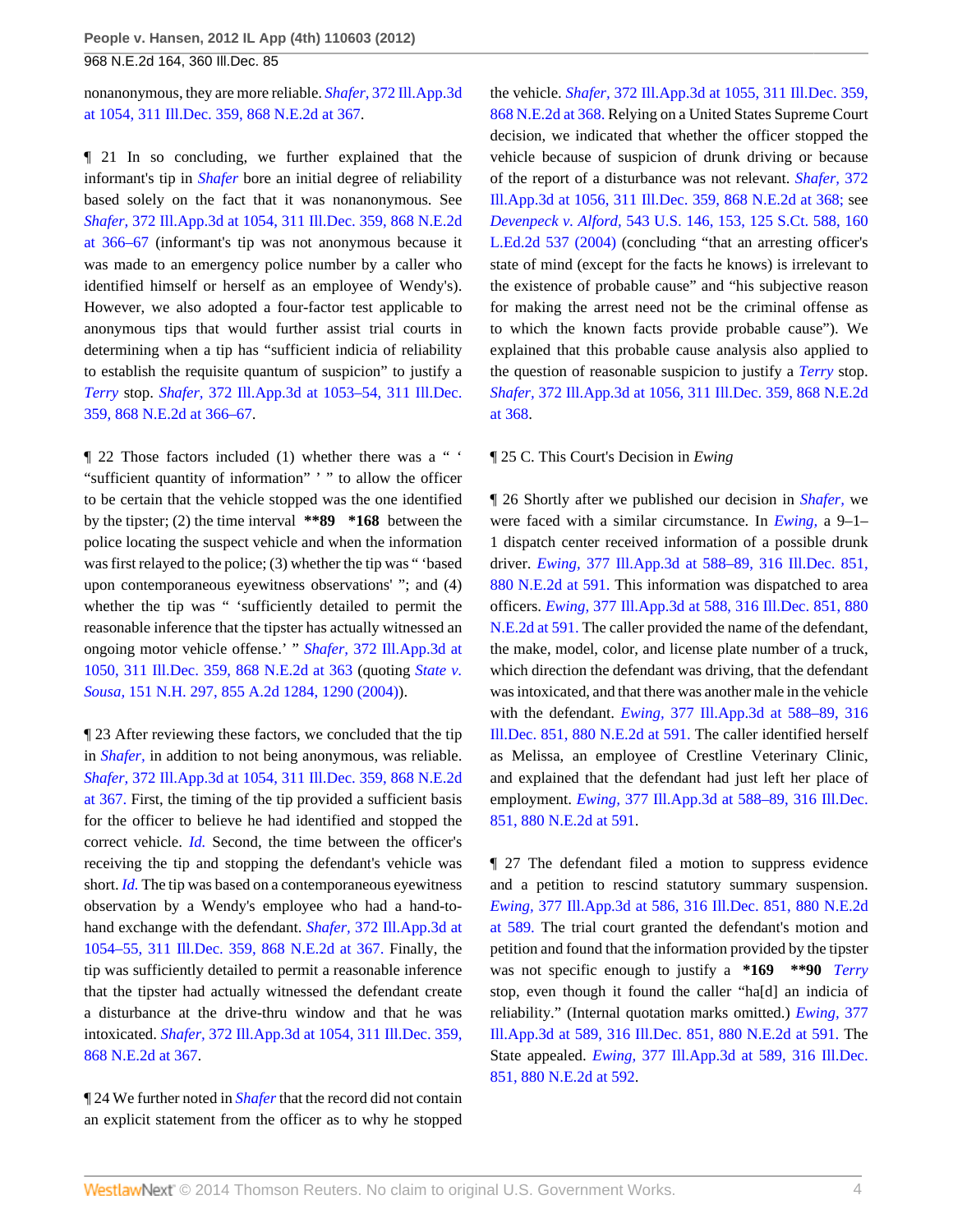¶ 28 After applying the factors outlined in *[Shafer,](http://www.westlaw.com/Link/Document/FullText?findType=Y&serNum=2012089048&originationContext=document&vr=3.0&rs=cblt1.0&transitionType=DocumentItem&contextData=(sc.Search))* we reversed the trial court's decision, concluding that the tip was reliable and that the officers had reasonable suspicion to justify a stop. *Ewing,* [377 Ill.App.3d at 595, 316 Ill.Dec. 851, 880](http://www.westlaw.com/Link/Document/FullText?findType=Y&serNum=2014315373&pubNum=578&fi=co_pp_sp_578_595&originationContext=document&vr=3.0&rs=cblt1.0&transitionType=DocumentItem&contextData=(sc.Search)#co_pp_sp_578_595) [N.E.2d at 595–96.](http://www.westlaw.com/Link/Document/FullText?findType=Y&serNum=2014315373&pubNum=578&fi=co_pp_sp_578_595&originationContext=document&vr=3.0&rs=cblt1.0&transitionType=DocumentItem&contextData=(sc.Search)#co_pp_sp_578_595) Specifically, we concluded that the caller was not anonymous, given that she called a police emergency number, gave her name, and provided her location. *[Ewing,](http://www.westlaw.com/Link/Document/FullText?findType=Y&serNum=2014315373&pubNum=578&fi=co_pp_sp_578_596&originationContext=document&vr=3.0&rs=cblt1.0&transitionType=DocumentItem&contextData=(sc.Search)#co_pp_sp_578_596)* [377 Ill.App.3d at 595, 316 Ill.Dec. 851, 880 N.E.2d at 596.](http://www.westlaw.com/Link/Document/FullText?findType=Y&serNum=2014315373&pubNum=578&fi=co_pp_sp_578_596&originationContext=document&vr=3.0&rs=cblt1.0&transitionType=DocumentItem&contextData=(sc.Search)#co_pp_sp_578_596) Moreover, the caller provided sufficient details—the truck's color, make, model, plate number, where the truck was going, and the number of occupants—to conclude that the officers had a sufficient basis to believe they were stopping the identified vehicle. *[Id.](http://www.westlaw.com/Link/Document/FullText?findType=Y&serNum=2014315373&originationContext=document&vr=3.0&rs=cblt1.0&transitionType=DocumentItem&contextData=(sc.Search))* The time interval between the call and the stop, approximately 11 minutes, was short. *[Id.](http://www.westlaw.com/Link/Document/FullText?findType=Y&serNum=2014315373&originationContext=document&vr=3.0&rs=cblt1.0&transitionType=DocumentItem&contextData=(sc.Search))* The tip was based on a contemporaneous eyewitness observation by the caller and her "tip was sufficiently detailed to permit a reasonable inference that [she] actually witnessed what she described." *Ewing,* [377 Ill.App.3d at 596, 316 Ill.Dec. 851,](http://www.westlaw.com/Link/Document/FullText?findType=Y&serNum=2014315373&pubNum=578&fi=co_pp_sp_578_596&originationContext=document&vr=3.0&rs=cblt1.0&transitionType=DocumentItem&contextData=(sc.Search)#co_pp_sp_578_596) [880 N.E.2d at 596](http://www.westlaw.com/Link/Document/FullText?findType=Y&serNum=2014315373&pubNum=578&fi=co_pp_sp_578_596&originationContext=document&vr=3.0&rs=cblt1.0&transitionType=DocumentItem&contextData=(sc.Search)#co_pp_sp_578_596).

# ¶ 29 We added the following:

"Where a nonanonymous caller reports a reckless, erratic, or drunk driver, the police must be permitted to stop the reported vehicle without having to question the caller about the specific details that led him or her to call so long as the nonanonymous tip has a sufficient indicia of reliability." *Ewing,* [377 Ill.App.3d at 597, 316 Ill.Dec. 851, 880 N.E.2d](http://www.westlaw.com/Link/Document/FullText?findType=Y&serNum=2014315373&pubNum=578&fi=co_pp_sp_578_597&originationContext=document&vr=3.0&rs=cblt1.0&transitionType=DocumentItem&contextData=(sc.Search)#co_pp_sp_578_597) [at 597–98.](http://www.westlaw.com/Link/Document/FullText?findType=Y&serNum=2014315373&pubNum=578&fi=co_pp_sp_578_597&originationContext=document&vr=3.0&rs=cblt1.0&transitionType=DocumentItem&contextData=(sc.Search)#co_pp_sp_578_597)

We also reiterated our earlier conclusion in *[Shafer:](http://www.westlaw.com/Link/Document/FullText?findType=Y&serNum=2012089048&originationContext=document&vr=3.0&rs=cblt1.0&transitionType=DocumentItem&contextData=(sc.Search))* an officer should not have to wait for the driver of such a vehicle to commit a traffic violation or observe the driver engaging in the reported behavior before stopping the identified vehicle. *Ewing,* [377 Ill.App.3d at 597, 316 Ill.Dec. 851, 880 N.E.2d](http://www.westlaw.com/Link/Document/FullText?findType=Y&serNum=2014315373&pubNum=578&fi=co_pp_sp_578_598&originationContext=document&vr=3.0&rs=cblt1.0&transitionType=DocumentItem&contextData=(sc.Search)#co_pp_sp_578_598) [at 598.](http://www.westlaw.com/Link/Document/FullText?findType=Y&serNum=2014315373&pubNum=578&fi=co_pp_sp_578_598&originationContext=document&vr=3.0&rs=cblt1.0&transitionType=DocumentItem&contextData=(sc.Search)#co_pp_sp_578_598)

#### **¶ 30 D. The Second District's Recent Holding in** *Smulik*

¶ 31 Recently, the Second District upheld a trial court's grant of a motion to quash arrest for DUI and motion to suppress evidence. *People v. Smulik,* [2012 IL App \(2d\) 110110, ¶ 1,](http://www.westlaw.com/Link/Document/FullText?findType=Y&serNum=2026827713&pubNum=578&fi=co_pp_sp_578_184&originationContext=document&vr=3.0&rs=cblt1.0&transitionType=DocumentItem&contextData=(sc.Search)#co_pp_sp_578_184) [357 Ill.Dec. 820, 821, 964 N.E.2d 183, 184.](http://www.westlaw.com/Link/Document/FullText?findType=Y&serNum=2026827713&pubNum=578&fi=co_pp_sp_578_184&originationContext=document&vr=3.0&rs=cblt1.0&transitionType=DocumentItem&contextData=(sc.Search)#co_pp_sp_578_184) In *[Smulik,](http://www.westlaw.com/Link/Document/FullText?findType=Y&serNum=2026827713&originationContext=document&vr=3.0&rs=cblt1.0&transitionType=DocumentItem&contextData=(sc.Search))* the Oakbrook Terrace police received a dispatch concerning a possible DUI. *Smulik,* [2012 IL App \(2d\) 110110, ¶ 3, 357](http://www.westlaw.com/Link/Document/FullText?findType=Y&serNum=2026827713&pubNum=578&fi=co_pp_sp_578_184&originationContext=document&vr=3.0&rs=cblt1.0&transitionType=DocumentItem&contextData=(sc.Search)#co_pp_sp_578_184) [Ill.Dec. at 821–22, 964 N.E.2d at 184–85.](http://www.westlaw.com/Link/Document/FullText?findType=Y&serNum=2026827713&pubNum=578&fi=co_pp_sp_578_184&originationContext=document&vr=3.0&rs=cblt1.0&transitionType=DocumentItem&contextData=(sc.Search)#co_pp_sp_578_184) The complainant, a woman, reported that she had seen the defendant consume wine and vodka at a bar, she thought the defendant was drunk, and she was following the defendant's vehicle. *[Id.](http://www.westlaw.com/Link/Document/FullText?findType=Y&serNum=2026827713&originationContext=document&vr=3.0&rs=cblt1.0&transitionType=DocumentItem&contextData=(sc.Search))* She relayed information about the vehicle's make and model, license plate number, and location to the police. *[Id.](http://www.westlaw.com/Link/Document/FullText?findType=Y&serNum=2026827713&originationContext=document&vr=3.0&rs=cblt1.0&transitionType=DocumentItem&contextData=(sc.Search))* The police located the defendant's vehicle parked at a gas station. *[Id.](http://www.westlaw.com/Link/Document/FullText?findType=Y&serNum=2026827713&originationContext=document&vr=3.0&rs=cblt1.0&transitionType=DocumentItem&contextData=(sc.Search))* An officer approached the defendant's vehicle, observed that he had bloodshot eyes, and detected the smell of alcohol. *[Id.](http://www.westlaw.com/Link/Document/FullText?findType=Y&serNum=2026827713&originationContext=document&vr=3.0&rs=cblt1.0&transitionType=DocumentItem&contextData=(sc.Search))* The officer then spoke with the woman, who had followed the defendant to the gas station. *[Id.](http://www.westlaw.com/Link/Document/FullText?findType=Y&serNum=2026827713&originationContext=document&vr=3.0&rs=cblt1.0&transitionType=DocumentItem&contextData=(sc.Search))* After speaking with the woman, the officer returned to the defendant's vehicle and questioned whether he had been drinking. *[Id.](http://www.westlaw.com/Link/Document/FullText?findType=Y&serNum=2026827713&originationContext=document&vr=3.0&rs=cblt1.0&transitionType=DocumentItem&contextData=(sc.Search))*

¶ 32 The defendant filed a motion to quash the arrest and a motion to suppress evidence. *Smulik,* [2012 IL App \(2d\)](http://www.westlaw.com/Link/Document/FullText?findType=Y&serNum=2026827713&pubNum=578&fi=co_pp_sp_578_184&originationContext=document&vr=3.0&rs=cblt1.0&transitionType=DocumentItem&contextData=(sc.Search)#co_pp_sp_578_184) [110110, ¶ 1, 357 Ill.Dec. at 821, 964 N.E.2d at 184.](http://www.westlaw.com/Link/Document/FullText?findType=Y&serNum=2026827713&pubNum=578&fi=co_pp_sp_578_184&originationContext=document&vr=3.0&rs=cblt1.0&transitionType=DocumentItem&contextData=(sc.Search)#co_pp_sp_578_184) The trial court granted the defendant's motions, and the State appealed. *[Id.](http://www.westlaw.com/Link/Document/FullText?findType=Y&serNum=2026827713&originationContext=document&vr=3.0&rs=cblt1.0&transitionType=DocumentItem&contextData=(sc.Search))* The appellate court affirmed. *[Id.](http://www.westlaw.com/Link/Document/FullText?findType=Y&serNum=2026827713&originationContext=document&vr=3.0&rs=cblt1.0&transitionType=DocumentItem&contextData=(sc.Search))*

**\*170 \*\*91** ¶ 33 The appellate court concluded that the tip was anonymous because the information was not provided through an emergency police number and the informant did not relay her name. *Smulik,* [2012 IL App \(2d\) 110110, ¶](http://www.westlaw.com/Link/Document/FullText?findType=Y&serNum=2026827713&pubNum=578&fi=co_pp_sp_578_186&originationContext=document&vr=3.0&rs=cblt1.0&transitionType=DocumentItem&contextData=(sc.Search)#co_pp_sp_578_186) [8, 357 Ill.Dec. 823–24, 964 N.E.2d at 186–87.](http://www.westlaw.com/Link/Document/FullText?findType=Y&serNum=2026827713&pubNum=578&fi=co_pp_sp_578_186&originationContext=document&vr=3.0&rs=cblt1.0&transitionType=DocumentItem&contextData=(sc.Search)#co_pp_sp_578_186) Thus, the Second District concluded, the reliability of the informant's tip depended upon the existence of corroborative details observed by the police. *[Id.](http://www.westlaw.com/Link/Document/FullText?findType=Y&serNum=2026827713&originationContext=document&vr=3.0&rs=cblt1.0&transitionType=DocumentItem&contextData=(sc.Search))* The court concluded that such evidence was lacking. *[Id.](http://www.westlaw.com/Link/Document/FullText?findType=Y&serNum=2026827713&originationContext=document&vr=3.0&rs=cblt1.0&transitionType=DocumentItem&contextData=(sc.Search))* The officer's "personal observations corroborated only noninculpatory aspects of the tip—that a vehicle fitting a certain description would be found at a particular location." *Smulik,* [2012 IL App \(2d\) 110110, ¶ 9,](http://www.westlaw.com/Link/Document/FullText?findType=Y&serNum=2026827713&pubNum=578&fi=co_pp_sp_578_187&originationContext=document&vr=3.0&rs=cblt1.0&transitionType=DocumentItem&contextData=(sc.Search)#co_pp_sp_578_187) [357 Ill.Dec. at 824, 964 N.E.2d at 187.](http://www.westlaw.com/Link/Document/FullText?findType=Y&serNum=2026827713&pubNum=578&fi=co_pp_sp_578_187&originationContext=document&vr=3.0&rs=cblt1.0&transitionType=DocumentItem&contextData=(sc.Search)#co_pp_sp_578_187)

¶ 34 Further, the Second District recognized that the corroboration standard has been relaxed in the case of drunk drivers because of the threat that such drivers pose to public safety. *Smulik,* [2012 IL App \(2d\) 110110, ¶ 11, 357 Ill.Dec. at](http://www.westlaw.com/Link/Document/FullText?findType=Y&serNum=2026827713&pubNum=578&fi=co_pp_sp_578_188&originationContext=document&vr=3.0&rs=cblt1.0&transitionType=DocumentItem&contextData=(sc.Search)#co_pp_sp_578_188) [825–26, 964 N.E.2d at 188–89](http://www.westlaw.com/Link/Document/FullText?findType=Y&serNum=2026827713&pubNum=578&fi=co_pp_sp_578_188&originationContext=document&vr=3.0&rs=cblt1.0&transitionType=DocumentItem&contextData=(sc.Search)#co_pp_sp_578_188) (citing *Shafer,* [372 Ill.App.3d](http://www.westlaw.com/Link/Document/FullText?findType=Y&serNum=2012089048&pubNum=578&fi=co_pp_sp_578_367&originationContext=document&vr=3.0&rs=cblt1.0&transitionType=DocumentItem&contextData=(sc.Search)#co_pp_sp_578_367) [at 1052–53, 311 Ill.Dec. 359, 868 N.E.2d at 367\).](http://www.westlaw.com/Link/Document/FullText?findType=Y&serNum=2012089048&pubNum=578&fi=co_pp_sp_578_367&originationContext=document&vr=3.0&rs=cblt1.0&transitionType=DocumentItem&contextData=(sc.Search)#co_pp_sp_578_367) However, the court found the relaxed standard did not apply in *[Smulik](http://www.westlaw.com/Link/Document/FullText?findType=Y&serNum=2026827713&originationContext=document&vr=3.0&rs=cblt1.0&transitionType=DocumentItem&contextData=(sc.Search))* because the defendant's vehicle was parked, and the urgency associated with the need to stop a drunk driver in motion was not present. *Smulik,* [2012 IL App \(2d\) 110110, ¶ 11, 357](http://www.westlaw.com/Link/Document/FullText?findType=Y&serNum=2026827713&pubNum=578&fi=co_pp_sp_578_188&originationContext=document&vr=3.0&rs=cblt1.0&transitionType=DocumentItem&contextData=(sc.Search)#co_pp_sp_578_188) [Ill.Dec. at 825–26, 964 N.E.2d at 188–89](http://www.westlaw.com/Link/Document/FullText?findType=Y&serNum=2026827713&pubNum=578&fi=co_pp_sp_578_188&originationContext=document&vr=3.0&rs=cblt1.0&transitionType=DocumentItem&contextData=(sc.Search)#co_pp_sp_578_188).

#### **¶ 35 E. The** *Terry* **Stop in This Case**

<span id="page-4-0"></span>**[\[4\]](#page-0-0)** ¶ 36 In this case, the trial court found that the four factors in *[Shafer](http://www.westlaw.com/Link/Document/FullText?findType=Y&serNum=2012089048&originationContext=document&vr=3.0&rs=cblt1.0&transitionType=DocumentItem&contextData=(sc.Search))* had not been met and granted defendant's petition to rescind the statutory summary suspension. Specifically, the court concluded "there is no suggestion of drunk driving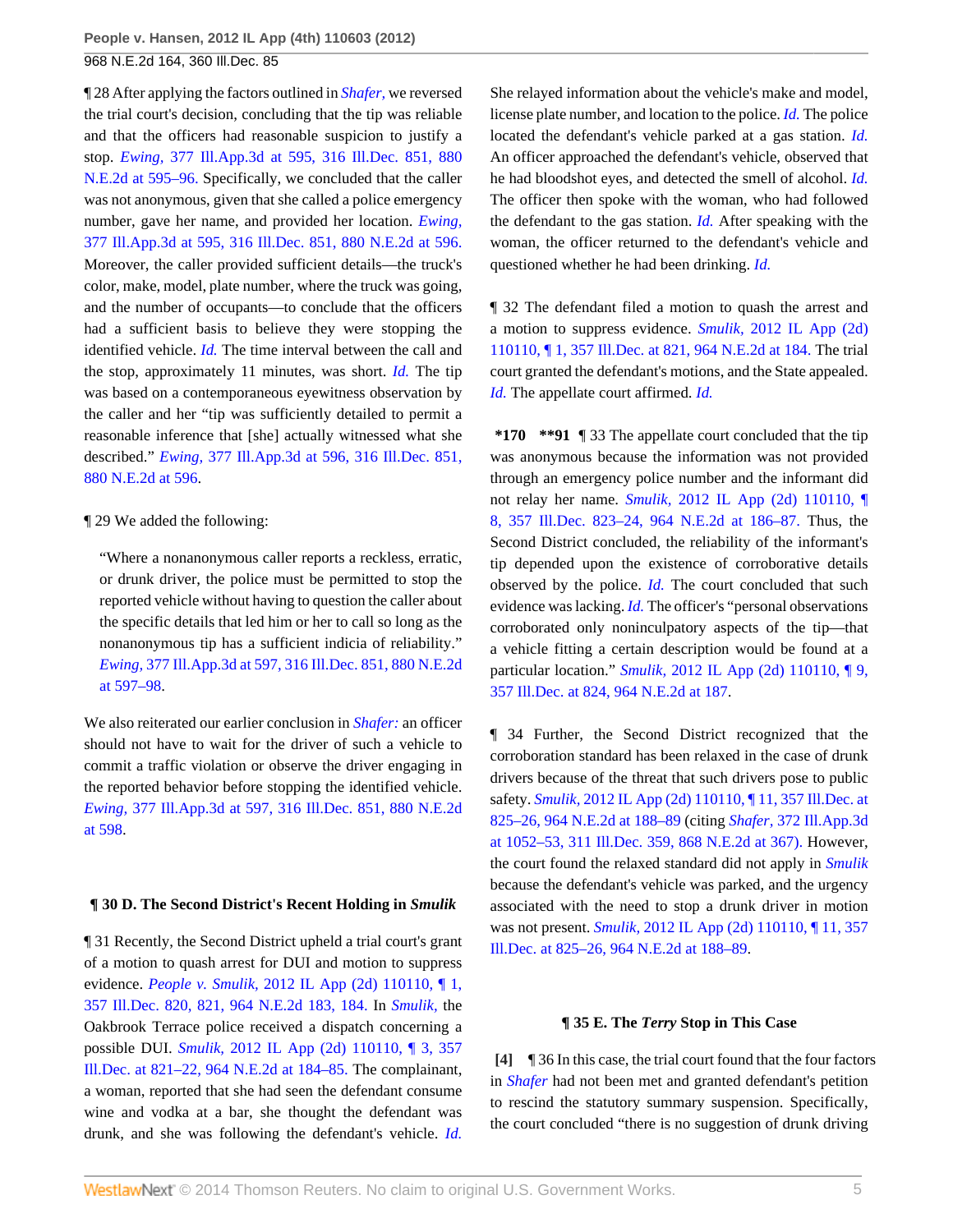or reckless driving, but rather someone spinning donuts \* \* \* [and] the less stringent standard does not apply." We do not agree that someone "spinning donuts" is not subject to a reckless driving charge, and after applying the factors in *[Shafer,](http://www.westlaw.com/Link/Document/FullText?findType=Y&serNum=2012089048&originationContext=document&vr=3.0&rs=cblt1.0&transitionType=DocumentItem&contextData=(sc.Search))* we find the tips in this case had sufficient indicia of reliability to support a finding of reasonable suspicion.

#### **¶ 37 1.** *Reckless Driving*

¶ 38 A person drives recklessly when he or she "drives any vehicle with a willful or wanton disregard for the safety of persons or property."  $625$  ILCS  $5/11-503(a)(1)$  (West 2010). We view defendant's conduct in this case, doing "donuts," sufficiently deliberate to endanger persons and property. We do not agree with the trial court that doing "donuts" in the middle of the road does not rise to the level of reasonable suspicion that the perpetrator is engaging in reckless behavior. Carson reported that defendant "floored it going down the front of our house, drifted, about hit my mom's car." He also said "they were speeding way too fast, fast over the speed limit." Further, Pam reported that the boys had been walking in the road with the dogs when the truck came down the road. Thus, if true, defendant's conduct demonstrated a willful and wanton disregard for the safety of persons and property.

#### **¶ 39 2.** *The Shafer Analysis*

#### **¶ 40 a. The Tip Was Not Anonymous**

¶ 41 Initially, we conclude that the call was not anonymous, because it was made to an emergency police number and the callers identified themselves as Carson and Pam Smith. Information provided pursuant to an emergency call is more reliable than other calls. See *Shafer,* [372 Ill.App.3d at 1050,](http://www.westlaw.com/Link/Document/FullText?findType=Y&serNum=2012089048&pubNum=578&fi=co_pp_sp_578_363&originationContext=document&vr=3.0&rs=cblt1.0&transitionType=DocumentItem&contextData=(sc.Search)#co_pp_sp_578_363) [311 Ill.Dec. 359, 868 N.E.2d at 363–64.](http://www.westlaw.com/Link/Document/FullText?findType=Y&serNum=2012089048&pubNum=578&fi=co_pp_sp_578_363&originationContext=document&vr=3.0&rs=cblt1.0&transitionType=DocumentItem&contextData=(sc.Search)#co_pp_sp_578_363) Compare *[People](http://www.westlaw.com/Link/Document/FullText?findType=Y&serNum=2018208649&pubNum=578&fi=co_pp_sp_578_796&originationContext=document&vr=3.0&rs=cblt1.0&transitionType=DocumentItem&contextData=(sc.Search)#co_pp_sp_578_796) v. Linley,* [388 Ill.App.3d 747, 750, 328 Ill.Dec. 131, 903](http://www.westlaw.com/Link/Document/FullText?findType=Y&serNum=2018208649&pubNum=578&fi=co_pp_sp_578_796&originationContext=document&vr=3.0&rs=cblt1.0&transitionType=DocumentItem&contextData=(sc.Search)#co_pp_sp_578_796) [N.E.2d 791, 796 \(2009\)](http://www.westlaw.com/Link/Document/FullText?findType=Y&serNum=2018208649&pubNum=578&fi=co_pp_sp_578_796&originationContext=document&vr=3.0&rs=cblt1.0&transitionType=DocumentItem&contextData=(sc.Search)#co_pp_sp_578_796) ("[t]hat an informant has placed his or her anonymity at risk may be considered in assessing the reliability of the tip"), with **\*\*92 \*171** *Smulik,* [2012 IL](http://www.westlaw.com/Link/Document/FullText?findType=Y&serNum=2026827713&pubNum=578&fi=co_pp_sp_578_187&originationContext=document&vr=3.0&rs=cblt1.0&transitionType=DocumentItem&contextData=(sc.Search)#co_pp_sp_578_187) [App \(2d\) 110110, ¶ 8, 357 Ill.Dec. at 823–24, 964 N.E.2d](http://www.westlaw.com/Link/Document/FullText?findType=Y&serNum=2026827713&pubNum=578&fi=co_pp_sp_578_187&originationContext=document&vr=3.0&rs=cblt1.0&transitionType=DocumentItem&contextData=(sc.Search)#co_pp_sp_578_187) [186–87](http://www.westlaw.com/Link/Document/FullText?findType=Y&serNum=2026827713&pubNum=578&fi=co_pp_sp_578_187&originationContext=document&vr=3.0&rs=cblt1.0&transitionType=DocumentItem&contextData=(sc.Search)#co_pp_sp_578_187) (where there is no evidence that the tipster contacted the police through an emergency number or provided his or her name, the tip must be considered anonymous, "and its reliability hinges on the existence of corroborative details observed by the police"). The nonanonymous nature of the tip in this case strengthens its reliability. The lack of anonymity, combined with the four *[Shafer](http://www.westlaw.com/Link/Document/FullText?findType=Y&serNum=2012089048&originationContext=document&vr=3.0&rs=cblt1.0&transitionType=DocumentItem&contextData=(sc.Search))* factors, supports the conclusion that reasonable suspicion existed.

#### **¶ 42 b. Quantity and Detail of Information**

¶ 43 First, the quantity and detail of the information that Pam and Carson provided was such that Ayres could be reasonably certain that he was stopping the truck described by the dispatcher. Both Carson and Pam informed the 9–1– 1 operator that a black truck, with a black dog in the back, displaying the writing "All Types Landscaping" on the rear window, was doing "donuts" in the road. Pam identified the truck as a possible "Ford pickup." Carson, however, identified the truck as a black GMC, and the truck was in fact a black GMC. Further, a subsequent call indicated that defendant was driving toward Jerseyville on Route 16. Defendant was in fact headed in that direction on Route 16 when Ayres stopped him. All of this information, considered together, was sufficiently detailed and quantitative to assure Ayres could be certain he was stopping the complained-of truck.

¶ 44 Defendant posits, however, that the discrepancy in the number of people in the truck when the dispatch call was made and when defendant was stopped sheds doubt on whether the first *[Shafer](http://www.westlaw.com/Link/Document/FullText?findType=Y&serNum=2012089048&originationContext=document&vr=3.0&rs=cblt1.0&transitionType=DocumentItem&contextData=(sc.Search))* factor was met. Carson told the dispatcher there were two men and a "four-year-old" child in the truck. Whereas, Pam indicated there were two men in the truck but she doubted whether a child was in the truck. When defendant's truck was stopped, he was the sole occupant.

¶ 45 Defendant claims that if two or three people were in the car when the report was made, the truck must have pulled over at some point and let people out. Therefore, defendant concludes that Ayres could not have known if the driver he stopped was the same person behind the wheel when the report was made. The trial court agreed with this argument and cited it as one of two reasons the *[Shafer](http://www.westlaw.com/Link/Document/FullText?findType=Y&serNum=2012089048&originationContext=document&vr=3.0&rs=cblt1.0&transitionType=DocumentItem&contextData=(sc.Search))* factors were not met. In fact, during the hearing, the court noted that the "number of the people in the vehicle I would think is somewhat significant." We disagree.

¶ 46 As we explained in *[Ewing,](http://www.westlaw.com/Link/Document/FullText?findType=Y&serNum=2014315373&originationContext=document&vr=3.0&rs=cblt1.0&transitionType=DocumentItem&contextData=(sc.Search))* "[w]hen considering whether an informant's tip supports an investigatory stop, courts look at the totality of the circumstances." *Ewing,* [377 Ill.App.3d](http://www.westlaw.com/Link/Document/FullText?findType=Y&serNum=2014315373&pubNum=578&fi=co_pp_sp_578_593&originationContext=document&vr=3.0&rs=cblt1.0&transitionType=DocumentItem&contextData=(sc.Search)#co_pp_sp_578_593) [at 591, 316 Ill.Dec. 851, 880 N.E.2d at 593.](http://www.westlaw.com/Link/Document/FullText?findType=Y&serNum=2014315373&pubNum=578&fi=co_pp_sp_578_593&originationContext=document&vr=3.0&rs=cblt1.0&transitionType=DocumentItem&contextData=(sc.Search)#co_pp_sp_578_593) In light of the other quantitative and detailed information that Carson and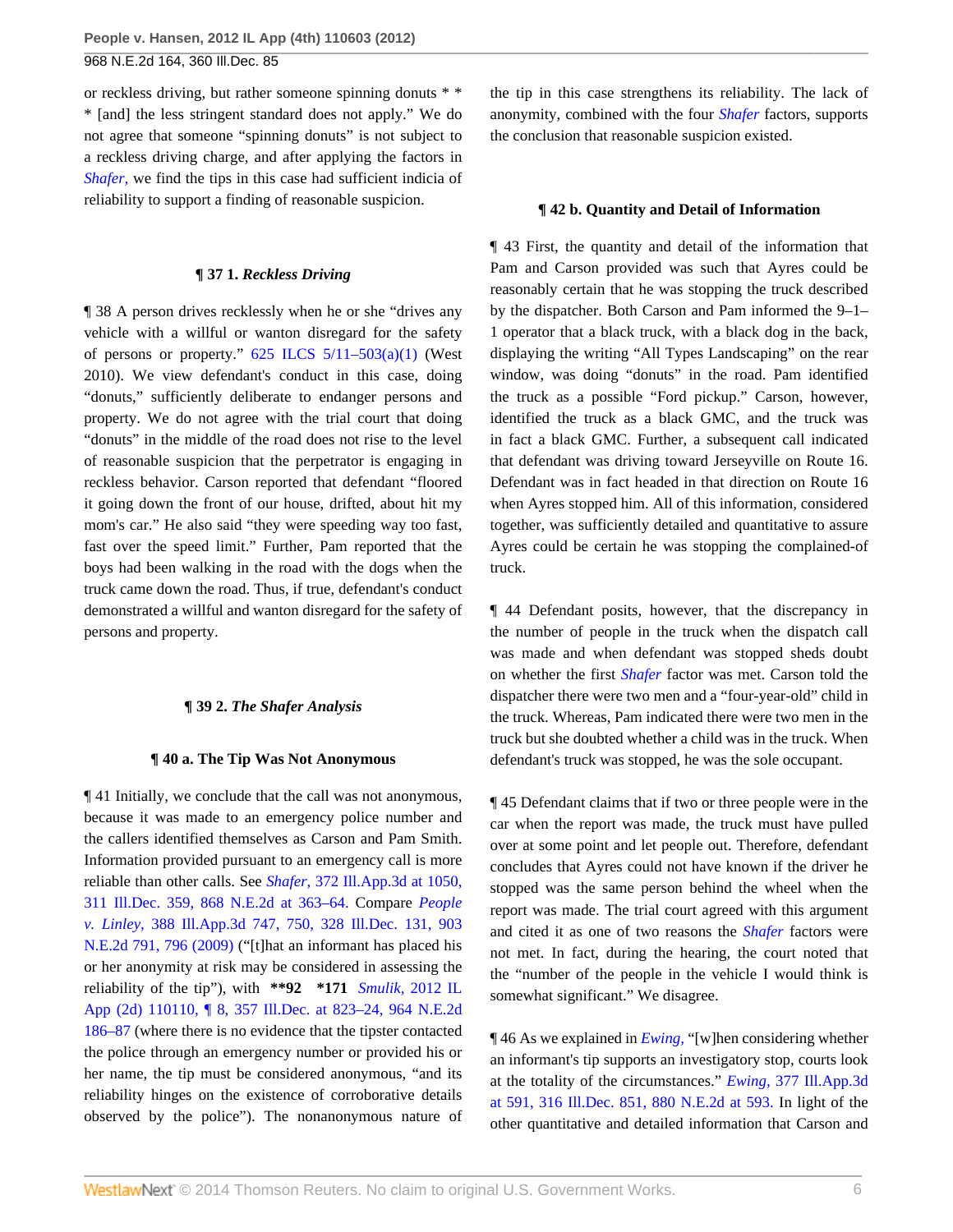Pam provided, the number of people in the truck was of little significance. It was possible for Ayres to accurately identify the truck without knowing the number of people in the vehicle. Additionally, it was the report of reckless driving that Ayres was investigating, not the person driving. The only way Ayres could have known if defendant was the driver was to initiate a stop and question the driver.

#### **¶ 47 c. Time Interval**

¶ 48 Second, the time interval between the tips and the stop was short. Ayres testified that he stopped defendant at 5:45 p.m., only six minutes after the first call had been placed at 5:39 p.m. Defendant's ticket also indicated that he was stopped at 5:45 p.m. The trial court, however, found that the stop took place at 5:52 p.m., 12 minutes after the initial call. The court relied on the recordings of the dispatch **\*\*93 \*172** calls in drawing its conclusion. The record is inconclusive as to whether the stop took place 6 minutes or 12 minutes after the first call. Nevertheless, regardless of whether the stop took place 6 minutes or 12 minutes after the initial call, our conclusion is the same—the time interval was in line with our decisions in *[Shafer](http://www.westlaw.com/Link/Document/FullText?findType=Y&serNum=2012089048&originationContext=document&vr=3.0&rs=cblt1.0&transitionType=DocumentItem&contextData=(sc.Search))* and *[Ewing.](http://www.westlaw.com/Link/Document/FullText?findType=Y&serNum=2014315373&originationContext=document&vr=3.0&rs=cblt1.0&transitionType=DocumentItem&contextData=(sc.Search))*

¶ 49 Apparently, the trial court concluded that the delay between the first call (reporting the erratic driving) and the second call (informing dispatch defendant was leaving town) was one of two reasons why the *[Shafer](http://www.westlaw.com/Link/Document/FullText?findType=Y&serNum=2012089048&originationContext=document&vr=3.0&rs=cblt1.0&transitionType=DocumentItem&contextData=(sc.Search))* factors were not met. However, the court does not explain why a six-minute time delay between calls would render the information less reliable. We can only surmise that the court's concern was that the reckless driving had ceased or the second call indicating defendant was leaving town suggested an imminent danger to the public no longer existed. However, we draw the opposite conclusion based upon the facts of this case. The fact that Pam and Carson believed it necessary to make a second call to inform dispatch that defendant redirected his route leads us to conclude they continued to be concerned about defendant's reckless driving.

#### **¶ 50 d. Contemporaneous Eyewitness Observation**

¶ 51 Third, the tip was based on contemporaneous eyewitness observations. As previously explained, Pam and Carson reported observing a truck doing "donuts" in the road. Pam explained she "heard the truck speeding up \* \* \* [and] came outside to see what was going on." The truck was "hot rodding through town." Pam also indicated the men in the truck were "screaming and hollering" and "she didn't know if they had been drinking."

#### **¶ 52 e. Sufficiently Detailed Tip**

¶ 53 Fourth, the tip was sufficiently detailed to permit the reasonable inference that Carson and Pam actually witnessed an ongoing traffic violation-namely, that they had observed a black truck, with a black dog, with the writing "All Types Landscaping," speeding down the road and doing "donuts."

# **¶ 54 3.** *Imminent Danger, Swift Intervention, and Observation of a Traffic Violation*

¶ 55 Defendant also claims that no ongoing violation of reckless driving gave rise to imminent danger to the public that would require swift intervention. Thus, we should not utilize a less stringent standard of reasonable suspicion. Defendant cites *[Shafer](http://www.westlaw.com/Link/Document/FullText?findType=Y&serNum=2012089048&originationContext=document&vr=3.0&rs=cblt1.0&transitionType=DocumentItem&contextData=(sc.Search))* for this proposition, asserting that an officer should follow a driver for a reasonable period of time if they are not " " "running the risk of death or injury with every passing moment." ' " *Shafer,* [372 Ill.App.3d at](http://www.westlaw.com/Link/Document/FullText?findType=Y&serNum=2012089048&pubNum=578&fi=co_pp_sp_578_366&originationContext=document&vr=3.0&rs=cblt1.0&transitionType=DocumentItem&contextData=(sc.Search)#co_pp_sp_578_366) [1053, 311 Ill.Dec. 359, 868 N.E.2d at 366](http://www.westlaw.com/Link/Document/FullText?findType=Y&serNum=2012089048&pubNum=578&fi=co_pp_sp_578_366&originationContext=document&vr=3.0&rs=cblt1.0&transitionType=DocumentItem&contextData=(sc.Search)#co_pp_sp_578_366) (quoting *[State v.](http://www.westlaw.com/Link/Document/FullText?findType=Y&serNum=2001240851&pubNum=595&fi=co_pp_sp_595_526&originationContext=document&vr=3.0&rs=cblt1.0&transitionType=DocumentItem&contextData=(sc.Search)#co_pp_sp_595_526) Rutzinski,* [2001 WI 22, ¶ 35, 241 Wis.2d 729, 623 N.W.2d](http://www.westlaw.com/Link/Document/FullText?findType=Y&serNum=2001240851&pubNum=595&fi=co_pp_sp_595_526&originationContext=document&vr=3.0&rs=cblt1.0&transitionType=DocumentItem&contextData=(sc.Search)#co_pp_sp_595_526) [516, 526,](http://www.westlaw.com/Link/Document/FullText?findType=Y&serNum=2001240851&pubNum=595&fi=co_pp_sp_595_526&originationContext=document&vr=3.0&rs=cblt1.0&transitionType=DocumentItem&contextData=(sc.Search)#co_pp_sp_595_526) quoting *State v. Boyea,* [171 Vt. 401, 765 A.2d 862,](http://www.westlaw.com/Link/Document/FullText?findType=Y&serNum=2000628369&pubNum=162&fi=co_pp_sp_162_867&originationContext=document&vr=3.0&rs=cblt1.0&transitionType=DocumentItem&contextData=(sc.Search)#co_pp_sp_162_867) [867 \(2000\)\)](http://www.westlaw.com/Link/Document/FullText?findType=Y&serNum=2000628369&pubNum=162&fi=co_pp_sp_162_867&originationContext=document&vr=3.0&rs=cblt1.0&transitionType=DocumentItem&contextData=(sc.Search)#co_pp_sp_162_867). Defendant misconstrues the quoted language. Placing it in the proper context, that quote dealt with the issue of a concealed weapon, not drunk or erratic driving.

¶ 56 In *[Shafer,](http://www.westlaw.com/Link/Document/FullText?findType=Y&serNum=2012089048&originationContext=document&vr=3.0&rs=cblt1.0&transitionType=DocumentItem&contextData=(sc.Search))* we indicated that an officer should not have to observe a traffic violation before stopping a defendant after the officer has received a credible report of drunk or erratic driving. We did so after a survey and discussion of decisions that supported that conclusion. See *[Shafer,](http://www.westlaw.com/Link/Document/FullText?findType=Y&serNum=2012089048&pubNum=578&fi=co_pp_sp_578_365&originationContext=document&vr=3.0&rs=cblt1.0&transitionType=DocumentItem&contextData=(sc.Search)#co_pp_sp_578_365)* 372 [Ill.App.3d at 1052–53, 311 Ill.Dec. 359, 868 N.E.2d at 365–](http://www.westlaw.com/Link/Document/FullText?findType=Y&serNum=2012089048&pubNum=578&fi=co_pp_sp_578_365&originationContext=document&vr=3.0&rs=cblt1.0&transitionType=DocumentItem&contextData=(sc.Search)#co_pp_sp_578_365) [66.](http://www.westlaw.com/Link/Document/FullText?findType=Y&serNum=2012089048&pubNum=578&fi=co_pp_sp_578_365&originationContext=document&vr=3.0&rs=cblt1.0&transitionType=DocumentItem&contextData=(sc.Search)#co_pp_sp_578_365) One of those cases was *[State v. Rutzinski,](http://www.westlaw.com/Link/Document/FullText?findType=Y&serNum=2001240851&originationContext=document&vr=3.0&rs=cblt1.0&transitionType=DocumentItem&contextData=(sc.Search))* which, as indicated above, is where the quoted language originated. In *[Rutzinski,](http://www.westlaw.com/Link/Document/FullText?findType=Y&serNum=2001240851&originationContext=document&vr=3.0&rs=cblt1.0&transitionType=DocumentItem&contextData=(sc.Search))* the Wisconsin Supreme Court held that a report of a drunk or erratic driver is on a different level of danger and requires prompt action, more so than a report of a concealed weapon. **\*173 \*\*94** *Rutzinski,* [2001 WI 22, ¶ 34,](http://www.westlaw.com/Link/Document/FullText?findType=Y&serNum=2001240851&pubNum=595&originationContext=document&vr=3.0&rs=cblt1.0&transitionType=DocumentItem&contextData=(sc.Search)) [241 Wis.2d 729, 623 N.W.2d 516.](http://www.westlaw.com/Link/Document/FullText?findType=Y&serNum=2001240851&pubNum=595&originationContext=document&vr=3.0&rs=cblt1.0&transitionType=DocumentItem&contextData=(sc.Search)) In the latter instance, an officer could observe a violation before performing a stop " 'without running the risk of death or injury with every passing moment.' " *Rutzinski,* [2001 WI 22, ¶ 35, 241 Wis.2d 729,](http://www.westlaw.com/Link/Document/FullText?findType=Y&serNum=2001240851&pubNum=595&originationContext=document&vr=3.0&rs=cblt1.0&transitionType=DocumentItem&contextData=(sc.Search)) [623 N.W.2d 516](http://www.westlaw.com/Link/Document/FullText?findType=Y&serNum=2001240851&pubNum=595&originationContext=document&vr=3.0&rs=cblt1.0&transitionType=DocumentItem&contextData=(sc.Search)) (quoting *State v. Boyea,* [171 Vt. 401, 765](http://www.westlaw.com/Link/Document/FullText?findType=Y&serNum=2000628369&pubNum=162&fi=co_pp_sp_162_867&originationContext=document&vr=3.0&rs=cblt1.0&transitionType=DocumentItem&contextData=(sc.Search)#co_pp_sp_162_867)